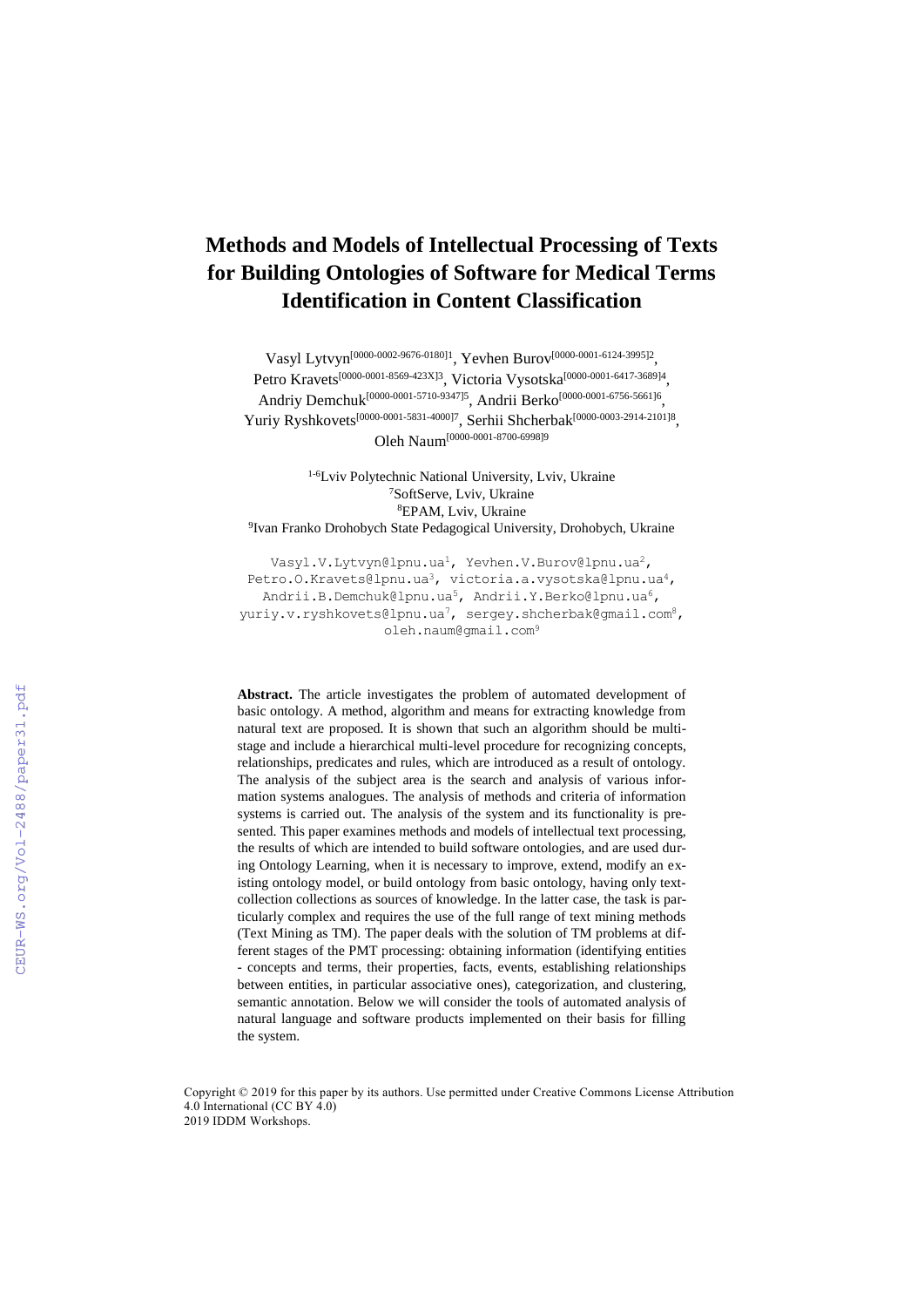Keywords: ontology, ontology training, automated development, knowledge base, text document, content classification.

# **1 Introduction**

This paper examines methods and models of intellectual text processing, the results of which are intended to build software ontologies, and are used during Ontology Learning, when it is necessary to improve, extend, modify an existing ontology model, or build ontology from basic ontology, having only text-collection collections as sources of knowledge. In the latter case, the task is particularly complex and requires the use of the full range of text mining methods (Text Mining as TM) [1-6]. The paper deals with the solution of TM problems at different stages of the PMT processing: obtaining information (identifying entities is concepts and terms, their properties, facts, events, establishing relationships between entities, in particular associative ones), categorization, and clustering, semantic annotation [7-14]. Below we will consider the tools of automated analysis of natural language and software products implemented on their basis for filling the system [15-22].

There are a number of perspective linguistic developments, among which it is expedient to single out the method of Part-of-Speech-tagging, which consists in the automatic recognition of which part of the language belongs to each word in the text [2, 23-28]. Two types of algorithms are used to improve the accuracy of such analysis: probability statistics and algorithms based on production rules that operate on words and codes. For the latter, they may use rules that are automatically collected from a corpus of texts [3, 29-34] or prepared by qualified linguists [4, 35-41].

Unlike lexical-grammatical analysis, the purpose of syntactic parsing (Text Parsing) is the automatic construction of a phrase tree that is, finding interdependencies between different levels of a sentence. There are a number of different approaches to parsing, for example, Ergo Linguistic Technologies Parser, developed by D. Bickerton and F. Braalik of Honolulu University [5-7]. The analyzer uses a notation scheme adopted at Penn Treebank, it is oriented to implementation in question-answer interfaces and is a commercial product. Another successful syntax analyzer is the Functional Dependency Grammar, built by researchers at the University of Helsinki (founders of Lingsoft and Conexor). The basis of the analyzer is the theory of dependencies, which was first proposed by L. Tesnier, and it is implemented within the context-dependent grammar [1-6]. Also, algorithms for the use of name groups, selected using partial parser [1-7], are used in the software TextAnalyst (SIC "Microsystems") and Extractor (Institute of Information Technology of the National Research Council of Canada), in particular, the latter is used in the search engine Journal of Artificial Intelligence Research. Among the systems developed in Ukraine, it is worth mentioning the development of the Department of Mathematical Informatics at Taras Shevchenko National University of Kyiv is a system of text processing in natural language. The system is designed to solve problems such as analysis and synthesis of texts in natural language, automated generation of abstract text, automated indexing (definition of the subject) of the text. The most important technical solution in the system is the ability to "weigh" the vertices of the semantic web of text. The most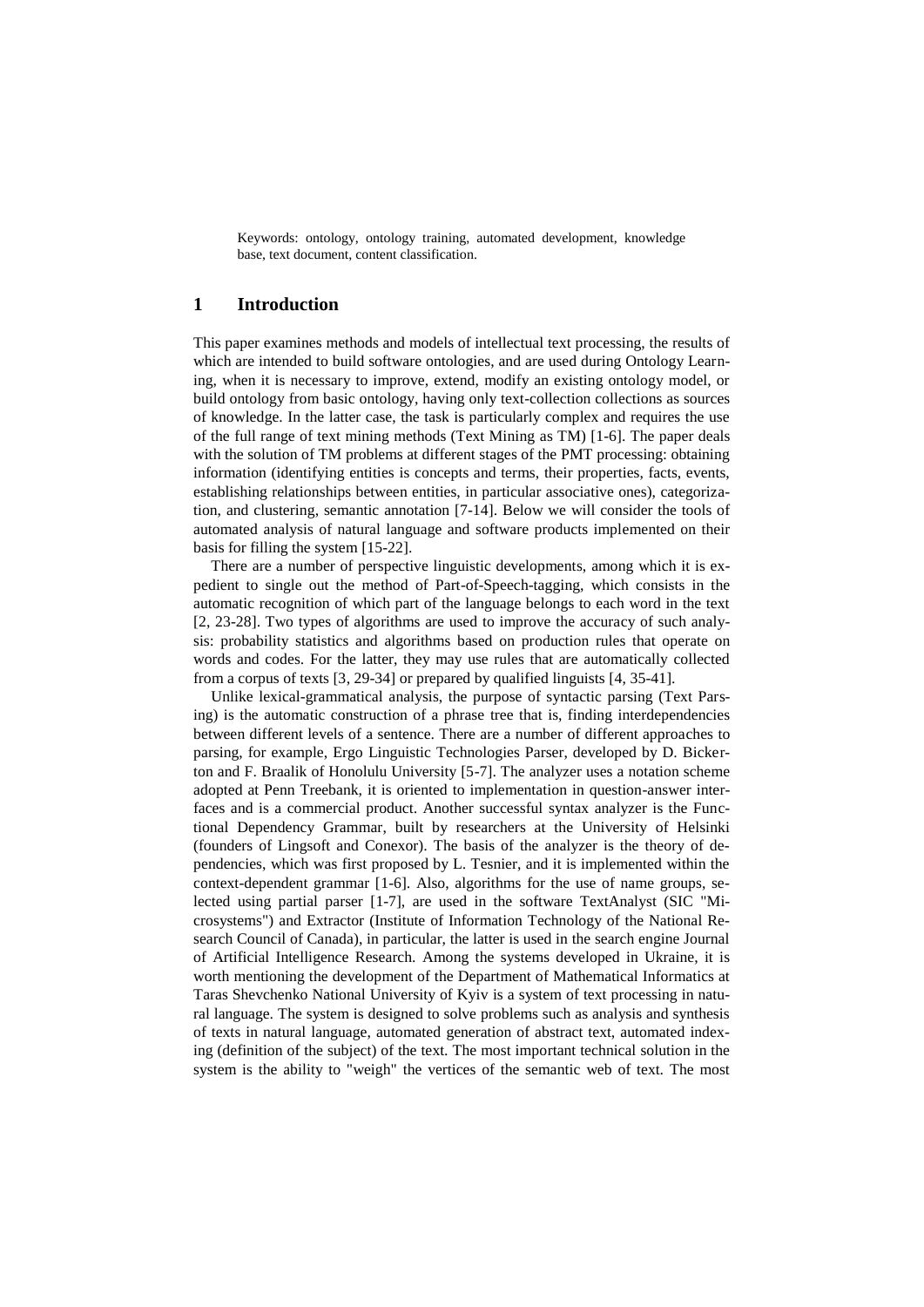important network vertices are the vertices that have the highest number of connections with others [42-47]. This procedure can be used to construct an image of the abstract by weighing the vertices and rejecting the lightest - "marginal".

# **2 Formulation of the problem in general**

Obviously, it takes a lot of time and resources to manually build a complete related ontology for a specific subject area. The reason for this cost is that such ontologies must contain tens of thousands of elements in order to be capable of solving the wide range of applications that arise in this software. Therefore, the manual construction of ontology by a human operator is a lengthy routine process that, in addition, requires a thorough knowledge of the subject area and an understanding of the principles of ontology construction.

Therefore, we will build mathematical support for the automation of ontology construction, and more precisely its construction. Because we believe that the basic terms and the relationship between them should be entered manually by an expert person into the ontology. We call this ontology a basic one and denote it  $O_{base} = \langle C_b, R_b, F_b \rangle$ . That is, the construction of ontology begins from the moment when it already has some data. Therefore, we will call this process the development of a basic ontology and denote:  $\gamma:O_{base} \rightarrow O$ . In order to build ontologies that adequately describe semantic software models, it is necessary, first of all, to solve the problems of obtaining knowledge from different sources in order to identify many concepts and establish a hierarchy on that set. Since much of the information is contained in natural-language texts, it is promising to acquire knowledge of textual information as well as intellectually processing specially selected collections of natural-language texts.

# **3 Analysis of scientific results**

## **3.1 The structure of the ontology**

One of the most effective approaches to completing ontology is its automated teaching of natural texts. Automated filling can be implemented by analyzing text documents using a knowledge processor (Fig. 1).



**Fig. 1.** Structural and functional diagram of the knowledge processor

In the presented scheme, the task of the linguistic processor is to perform its lexical, lexical, grammatical, syntactic and semantic analysis. As a result, the ontology is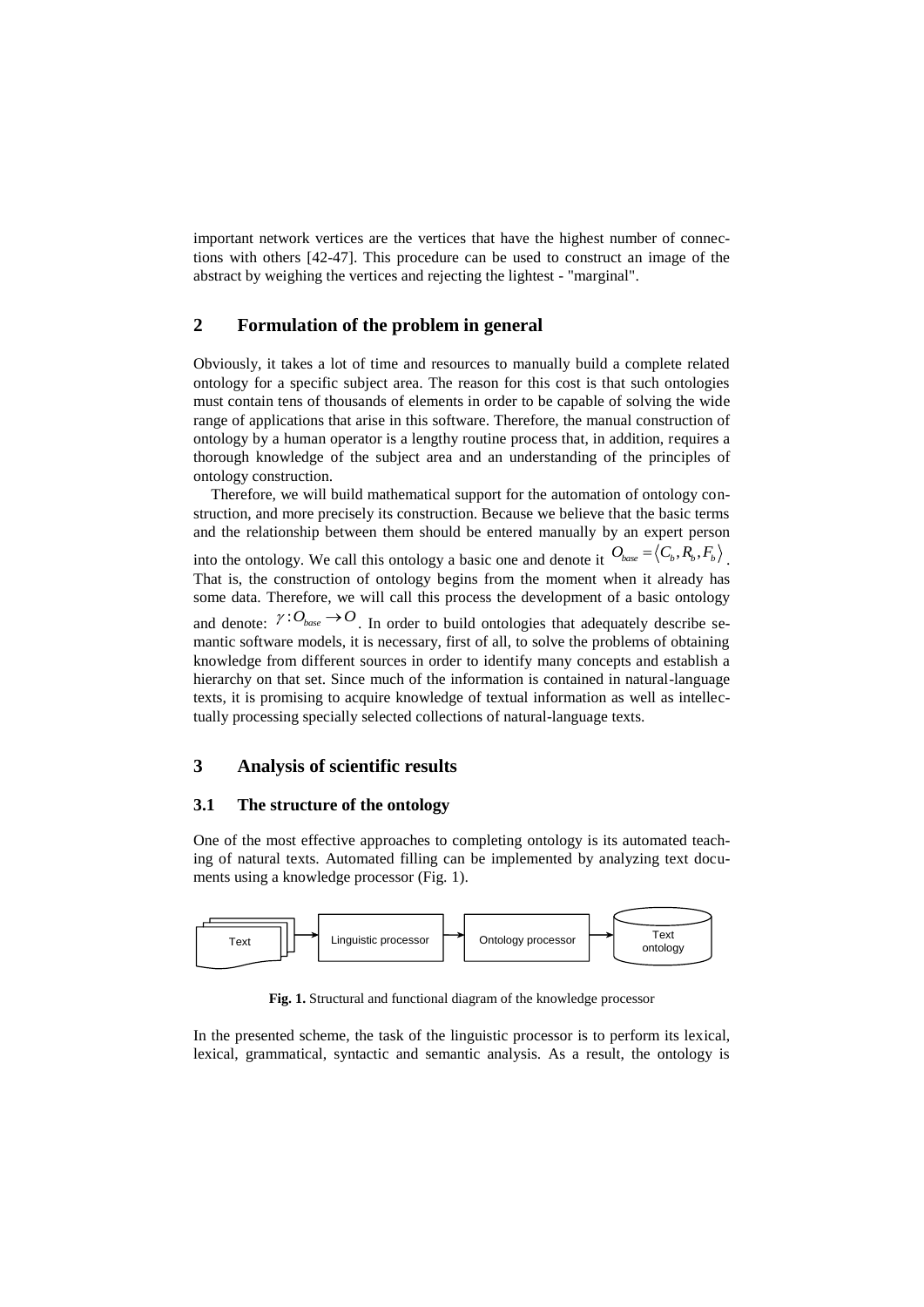replenished with: concepts, threesomes (subject - action - object) and cause and effect relationships between SDO threes. The other part of the important relationships between concepts and their properties is established by the ontology processor, which builds the ontological structure for each C concept obtained after analyzing the text. The work of the ontology processor is supported by an appropriate knowledge base, the main components of which are, firstly, a set of rules, and secondly, a universal WordNet-type MMWW database [8]. The knowledge processor is used in a system of automated learning from text documents, which, in turn, is used to solve the problem of semantic search in full-text databases. As noted in [9]: ontology is the language of science. The language of science, as a structured scientific knowledge, is a multilayered hierarchical formation in which blocks are distinguished [10]: the term system; nomenclature; means and rules of formation of conceptual apparatus and terms.

Therefore, from the point of view of the process of building an ontology, it is necessary to build its term system  $O_T$  and nomenclature  $O_N$ . In our approach, the basic ontology should accurately integrate part of the term system (Fig. 2), that is  $O_T$  and nomenclature  $O_N$  In our approach, the basic ontology should accurately integrate part of the term system (Fig. 2), that is

$$
O_{B} \cap O_{T} \neq \varnothing \tag{1}
$$

Encyclopedias, the terminological and explanatory dictionaries on which the software terminology system is built, are usually clearly structured and consist of dictionary entries. Therefore, it is necessary to investigate their possible structures in order to recognize the concepts and relationships between them.



**Fig. 2.** Architecture of ontology

Building a nomenclature is more complicated. If terms are already highlighted in dictionaries, then in scientific texts (textbooks, monographs, etc.), they should be highlighted, search for properties of concepts and relations between concepts. Methods should be developed for obtaining terms from sources of knowledge, fixing them and dividing them into categories. Such extraction is related to natural-language pro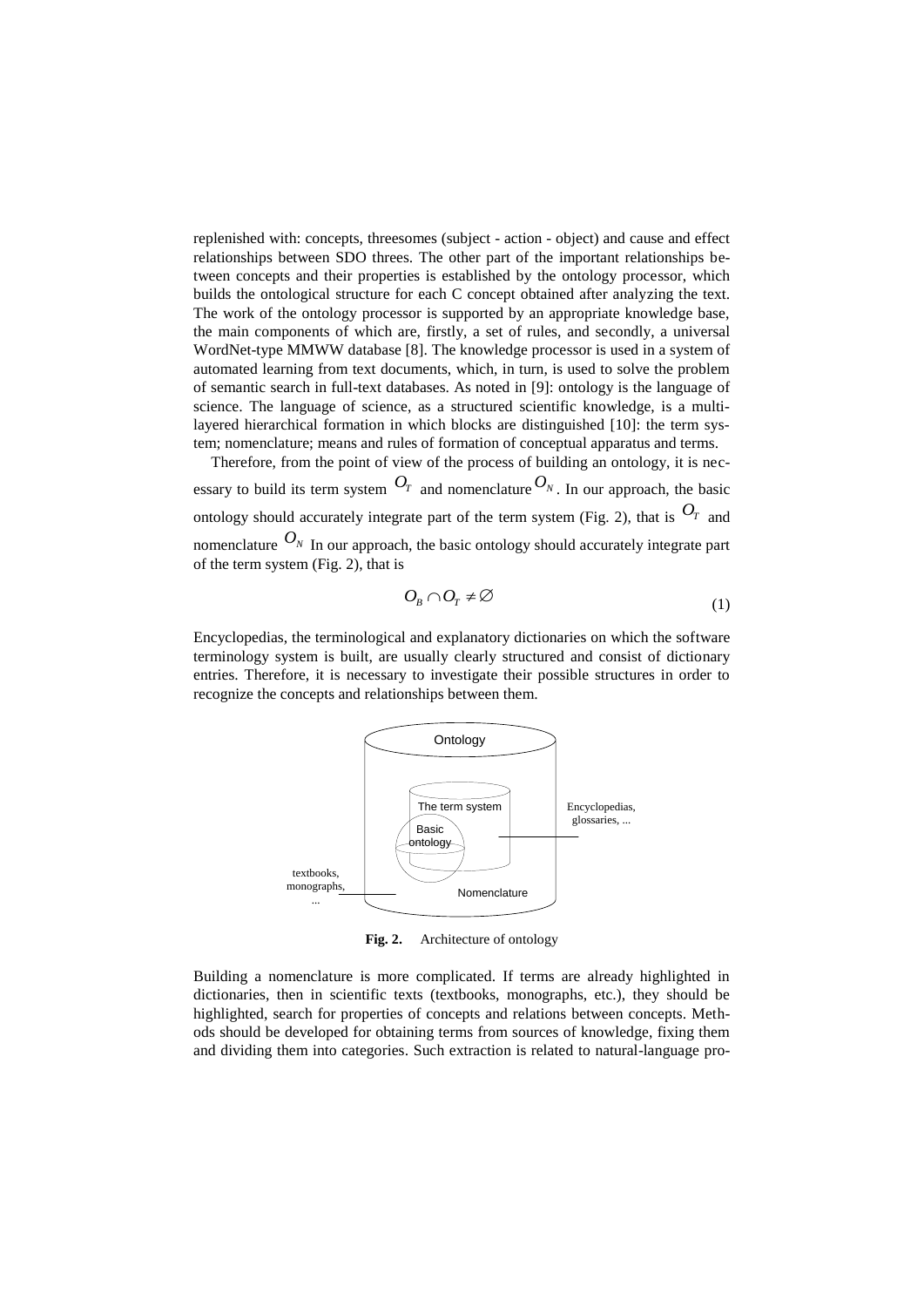cessing of information. Such methods are constantly being improved and are in constant development, so their submission should be declarative, since such a representation provides the easiest way to improve it. Scientific texts are monologic. So, we conclude that technology is needed, which would allow almost in the automatic mode to create methods of native-language processing of scientific text, which already in the automatic mode would allow to build ontological models. Thus, in [9], genetic algorithms for the generation of decision models and automated programming for the automated generation of software code were used for this purpose. An overview of well-known approaches and projects for automated ontology construction is given in [11].

#### **3.2 Features of automated ontology construction**

The starting point when creating any model of knowledge about software is the choice of its categorical apparatus. For any abstract systems that use the same thesaurus or dictionary, there is no guarantee that they will be able to use the same information correctly until a single conceptualization is adopted. The conceptualization is based on the category of abstractions that are associated with the construction of the term that underlies any ontology. We substantiate the construction of the term construction as a sign of the semiotic system. Today, there is no single correct way to model software. However, there are some fundamental rules for the development of ontology:

- Effective resolution always depends on the proposed program and the expected extensions;
- Ontology development is a must-have iterative process;
- Concepts in ontology must be close to objects and relationships in software.

The paper uses a categorical apparatus derived from the work of linguists, logicians, and computer scientists [12, 13]. The definition of the categorical apparatus is connected, on the one hand, with the identification of conceptual objects of objective reality and relations between them, on the other, with their presentation. Indeed, one of the inter predations of the language of scientific texts has to do with understanding it as a sign system: the language of mathematics, chemistry, that is, the artificial symbolic languages produced in different sciences. They have artificial vocabulary and syntax. These languages are included in the scientific text, thus forming part of the language of science and making it a kind of education. First of all, let's describe the basic concepts that will be used in the future. The term is a sign of a special semiotic system that has a nominative and definitive function. Nominative - because the term refers to, denotes a whole complex semantic fragment from the general system of intensities (contents) constructed. Definitive - because it replaces a definition that has an explicit and / or implicit appearance from a range of utterances and understands that definition in its use, being a minor factor in relation to it. The specificity of terminology lies in the awareness of the content of the signs of the language of science, that is, in the ability of the speaker to explicate the definition of the term used. That is, the term is a sign of a special semiotic system, which is the minimum carrier of scientific knowledge, the short name of a concept that has a definition.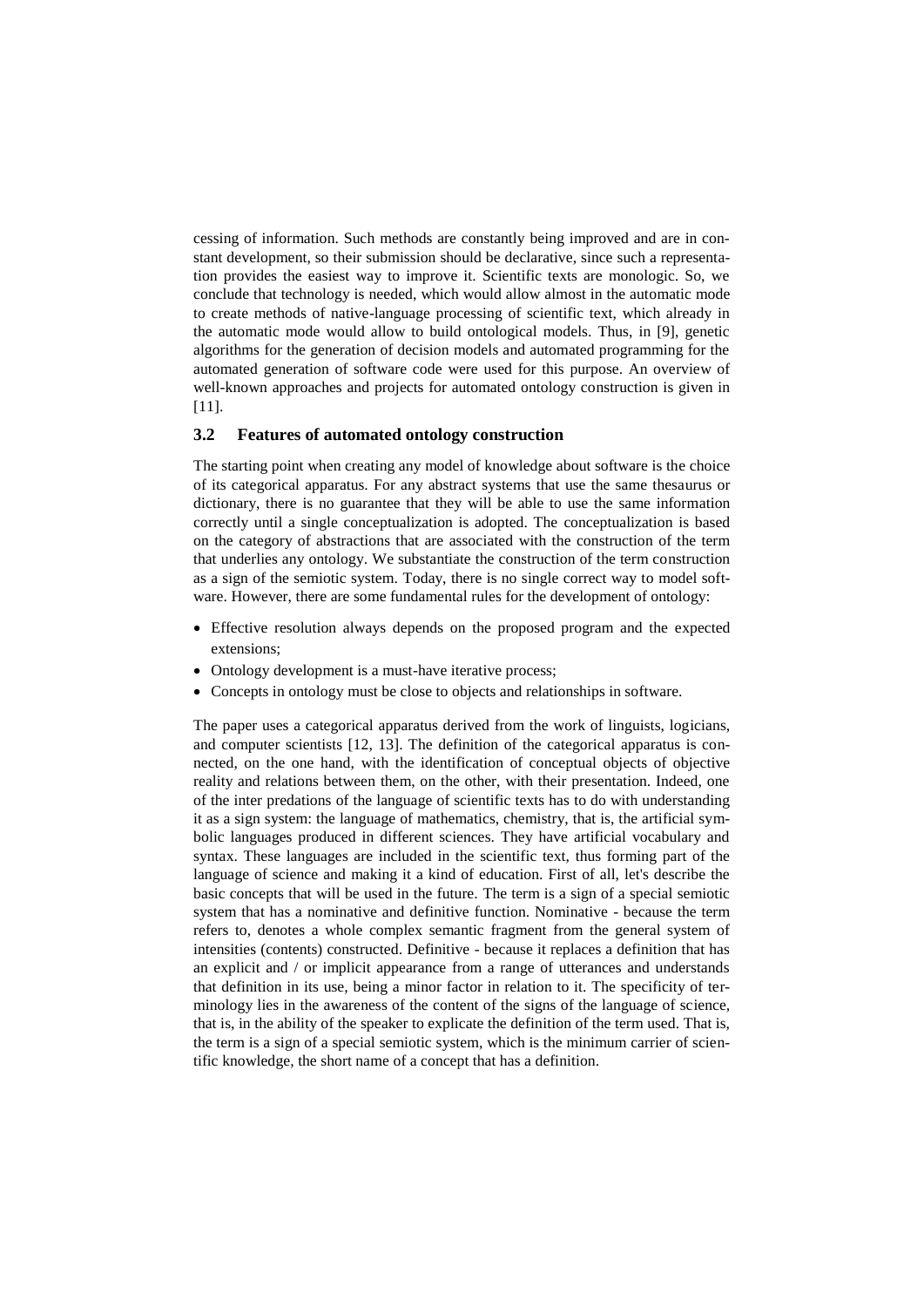Definition is the union of forms of structural and substantive definitions, in which structural information implies the representation of the most probable niche substantive and from the substantive information the most probable structural interactions of elements of the field of the terms system, so that together these two aspects provide a representation of its integrity and functional validity. This means that it is necessary to have as a substantive definition of the term a verbal definition of the term, and as a structural definition a fragment of a network of signs.

The referent is the representation of the denotation of real world entities (object, phenomenon, process), knowledge described in the sign system. A concept is the knowledge that is expressed in this concept in the conceptual modeling of software.

Intensive is the content of a concept that corresponds to the structural definition and is described as an internal form of the concept that combines its lexis and logo and sufficiently to define the extension. Extension is a concept scope.

Conceptual objects are divided as follows:

- Essence is tangible and intangible objects, ways of considering them;
- Property is quantitative, qualitative, relational (ratio);
- Action is operations, processes, states;
- Quantities are time, space...

Conceptual relationships:

- Quantitative (coinciding with the theoretical-multiple relations of identity, inclusion, deletion, intersection, union);
- Oualitative (hierarchical and functional).

In the AI industry, the real world is considered to be objects. Objects can be made up of parts. Objects have properties that matter. Objects can be different in relation to each other. Properties and relationships change over time. At different points in time, events occur that trigger the processes in which objects are involved and change over time. Events can trigger other events, that is, have an effect. The world and its objects can be in different states.

#### **3.3 Generalized scheme of processing monologic texts**

Methods of construction of ontologies can be divided into groups. The first group will include traditional methods of natural language processing, and the second will include methods that relate directly to ontology construction. Consider the technology of analysis of naturalistic text and construction on their basis ontology, proposed in [14]. A modified layout of the general scheme is shown in Fig. 3.

The implementation methods of the first four blocks are considered to be the most elaborated. However, it should be noted that the studies are ongoing because a satisfactory result of their work has not yet been obtained. Yes, we suggest using language ontology to perform relevant analyzes. The pre-processing function includes lexical analysis, splitting of complex sentences into simple sentences, division of sections, sub-sections, sentences in the source text, verification of compliance with accepted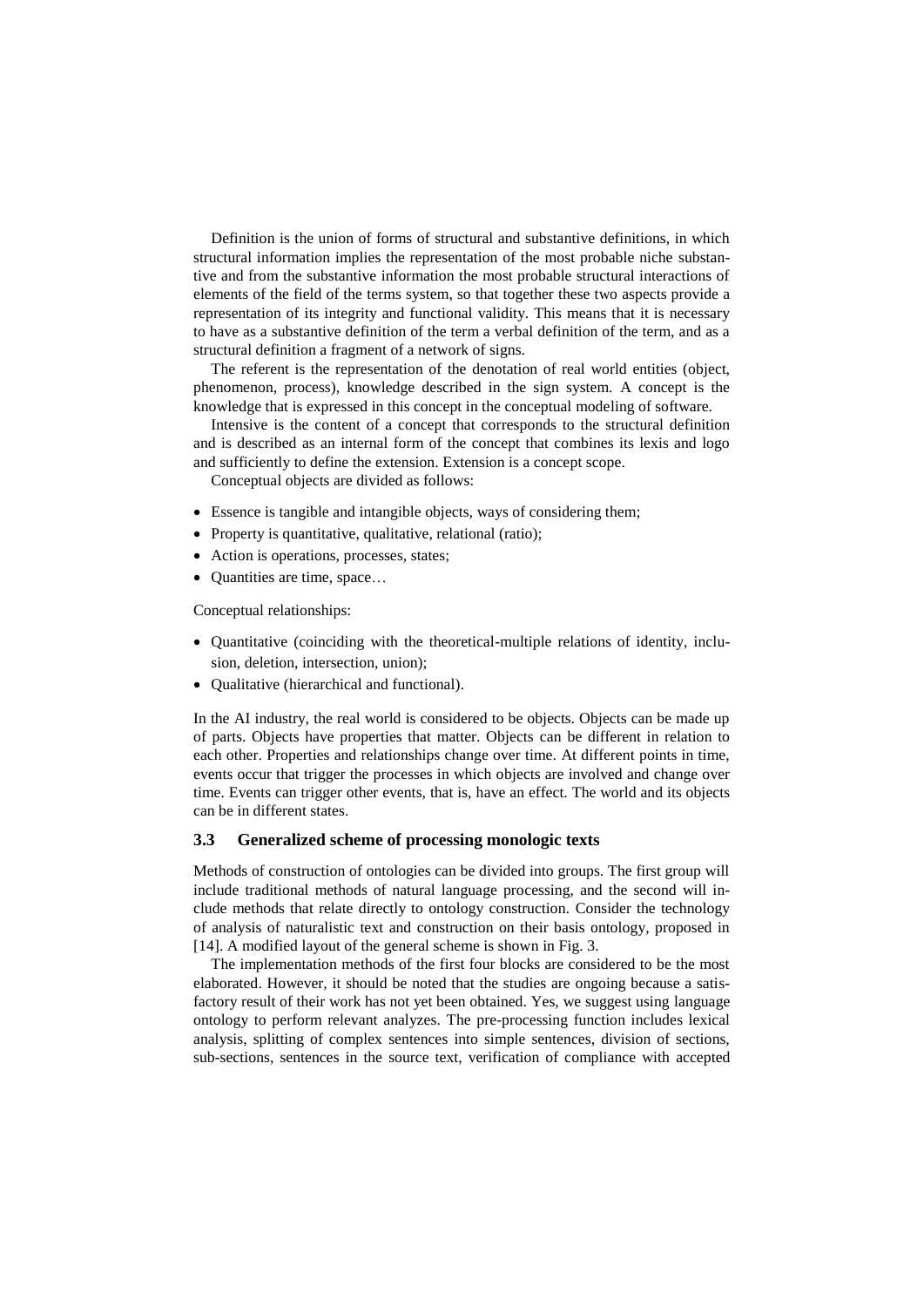

restrictions. At this point, the research of scientific texts is considered inadmissible as complex sub-sentences that combine recursively-embedded meaning sentences.

**Fig. 3.** General scheme of automated ontology construction

The main task of lexical analysis is to split the input text of a document, which is a sequence of single characters, into a sequence of tokens. From this point of view, all characters in the input sequence are divided into characters that belong to any tokens, and characters that separate the light-seven (delimiters). In some cases, the tokens may not be delimited. As a result of lexical analysis, a set of tokens is formed  $L = \{l_i\}$  $|i=1, ..., k, k$  is the number of tokens in the text}. Each token is assigned a vector: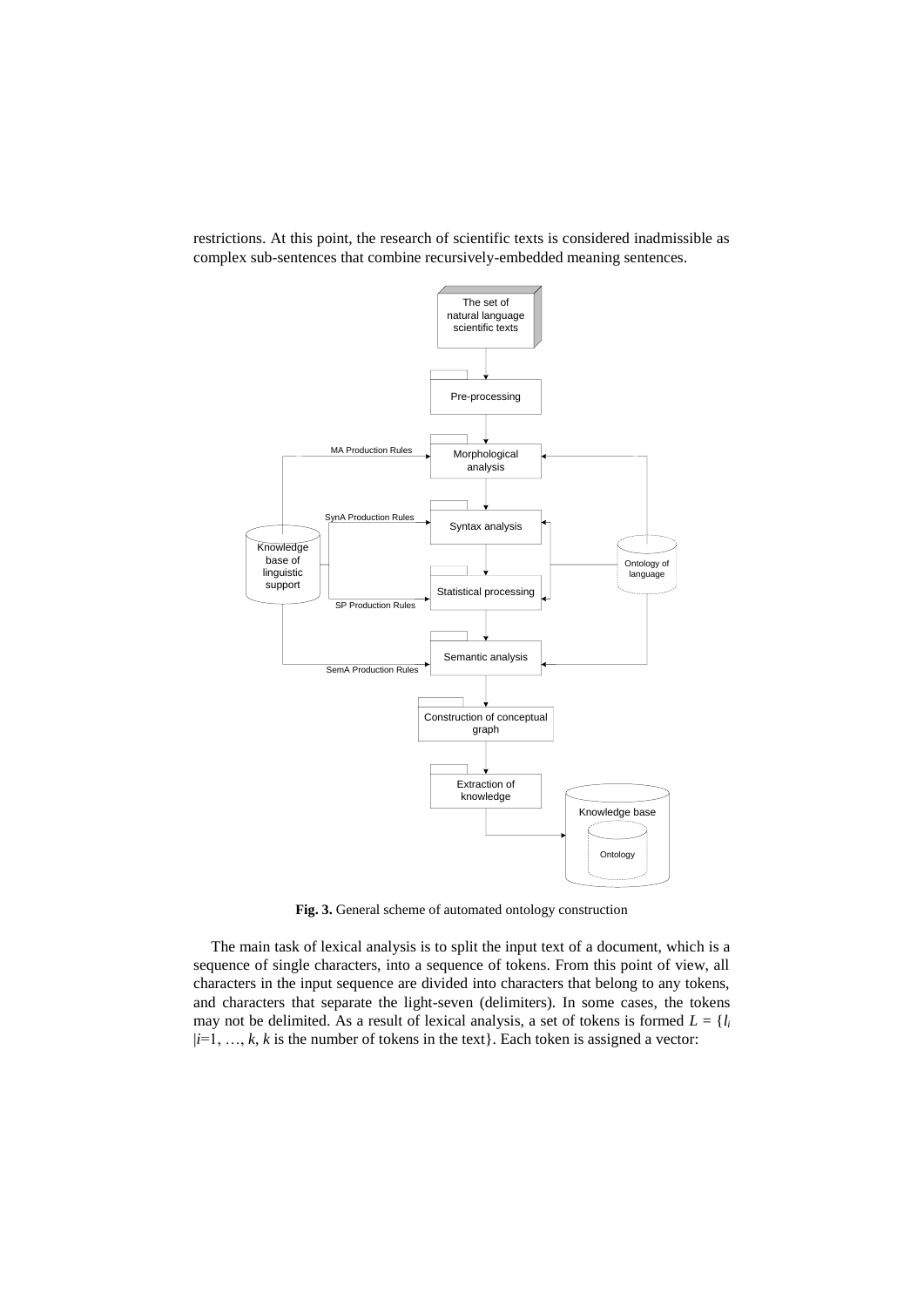$$
\rho_i = \left\langle p_i, n_i^l, n_i^s, n_i^p, n_i^d, n_i^c \right\rangle
$$
\n(2)

where  $P_i$  is unique token vector number;  $n_i^l$  is the sequence number of the tokens in the sentence;  $n_i^s$  is the order number of the sentence in the text;  $n_i^p$  is paragraph number;  $n_i^d$  is section number;  $n_i^c$  is chapter number.

The main function of verbal morphological analysis is to determine the language part of the token  $l_i$  and assigning it a vector of morphological information  $\ell_i$ . The analysis of lexemes uses dictionaries of endings, a dictionary of inflectional classes, a dictionary of ready word forms and a dictionary of basics, tables of compatibility of the basics of a inflected class and vectors of morphological information.

#### **3.4 Syntax analysis**

All syntactic units of a naturalistic sentence must be uniquely identified during parsing. Syntax units are constructs in which their elements (components) are joined by syntactic links and relations. Syntax is an expression of the interrelation of elements in a syntactic unit, that is, it shows the syntactic relationships between words, creates a syntactic structure of the sentence and phrase, as well as the conditions for realizing the lexical meaning of the word. There is usually only one kind of syntax involved subordination. This kind of syntax communicates the relation between the facts of the objective world in the form of a combination of two words, in which one acts as the main and the other as the dependent. Relationships between tokens are represented as lexical-grammatical links between words, which are questions from the main word to the dependent (for example, the operating system). The input to syntax is the results

of morphological analysis, presented in the form of multiple pairs  $\langle l_i, \rho_i \rangle$ , where  $l_i$  is

the token,  $P_i$  is a vector of morphological information token  $I_i$  As a result of parsing, a graph of dependences G is formed at the vertices of which contains tokens. The vertices are joined by arcs that indicate the direction of the link from the parent word to the dependent one.

Statistical text processing is not required for every natural language processing system. It is usually available in search engines and automated abstracting systems. These systems are discussed in more detail in the section. Statistical methods are based on the frequency characteristics of text: the frequency of occurrence of words in text, the frequency of co-occurrence of several words, the weighted frequency of occurrence, etc. In these methods, the relations between words are not analyzed linguistically. During the statistical analysis, the search for input word sequences is performed and the concepts by which words and phrases are understood, as well as their frequency characteristics are defined. It is especially important to find the substantive noun phrases that are given by the schema: consistent word + noun [15].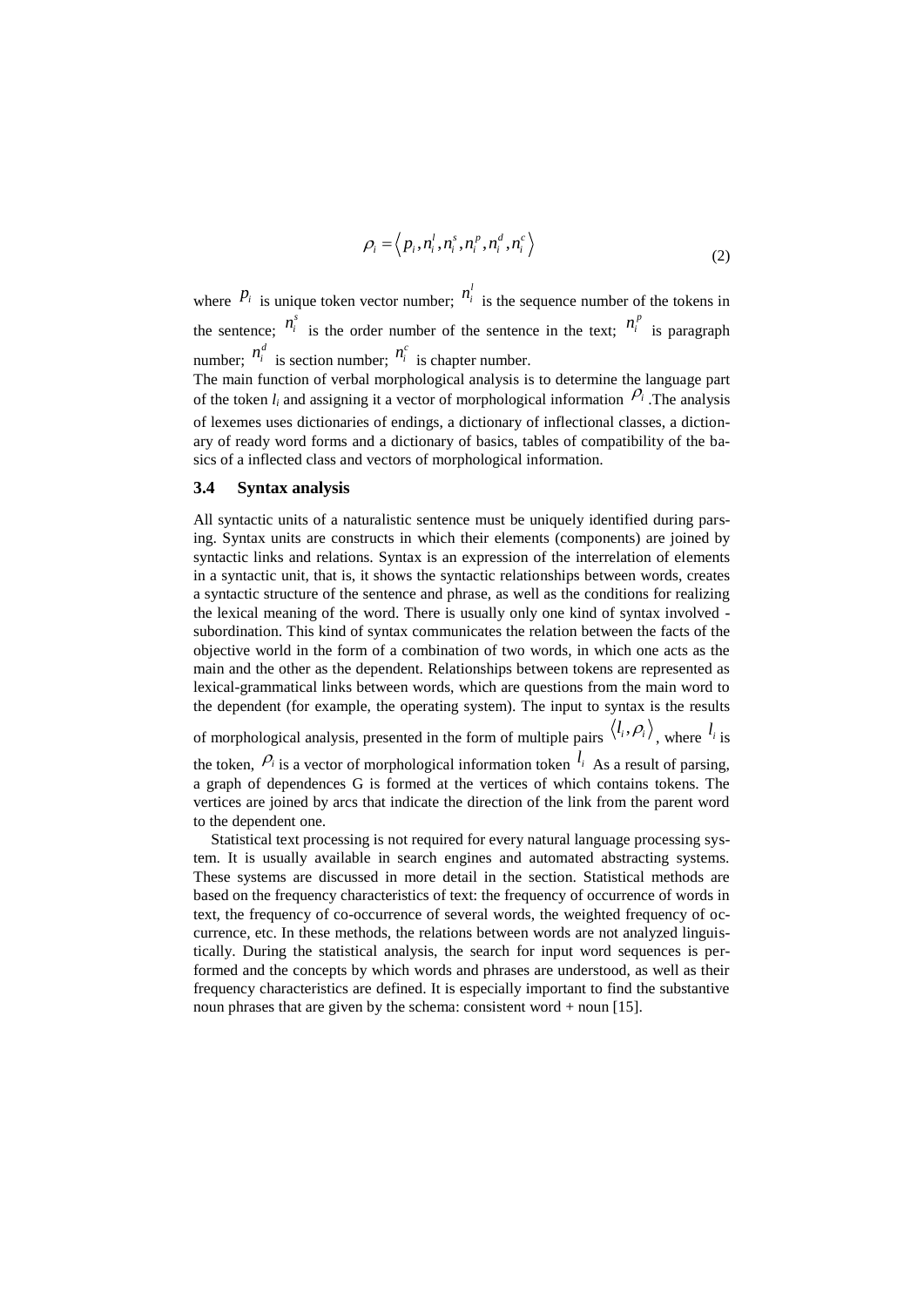## **3.5 Paraphrasing semantic analysis**

The purpose of semantic analysis is to define for each word and phrase some substantive characterization. The content of the phrase is usually presented as a fragment of the semantic network. The basis for constructing a fragment is a graph of dependencies. The result of semantic analysis is the transformation of the dependency graph into a fragment of the semantic network. The construction of a concept graph combines two components: the construction of a single semantic network and the extraction of pragmatic information, that is, the analyzed text extracts its pragmatic content. Link Grammar Parser (http://www.link.cs.cmu.edu/link) software was used to construct the conceptual graph of the scientific text. The linguistic support knowledge base consists of three parts: a fact base, a rule base, and a software knowledge base. The fact sheet contains a dictionary of ready-made word forms, a dictionary of endings, a dictionary of inflectional classes and a dictionary of basics. The rule base consists of the production rules of lexical, morphological, syntactic, statistical and semantic analyzes. A complete description of all methods is given in [16, 17].

## **3.6 Methods of ontology construction**

Ontology describes the concept of particular software and the relationship between them. In this sense, knowledge becomes possible for re-use by people, databases and software systems. In addition, the efficiency of both intellectual systems and traditional information systems is greatly enhanced [18]. This determines the relevance of creating ontologies. Currently, quite a few systems have been developed that allow the creation of ontologies in dialog mode. However, this process is characterized by considerable complexity. Therefore, knowledge of the concept must be obtained from full-text sources of knowledge and automatically build ontologies. For example, to create a terminology system that is the nucleus of software ontology, knowledge can be obtained from terminological and interpretative dictionaries [19]. Projections of the terms system on specific fields of knowledge (task, type of activity) are called nomenclatures [20]. To build a nomenclature, knowledge can be extracted from scientific and educational publications.

# **4 Building a subject domain system**

The possibility of automated construction of software ontology is ensured by the acquisition of knowledge of qualitative terminological and / or interpretative dictionaries. In addition, the terminology based on vocabulary knowledge is the nucleus of software ontology. The final version of the ontology should be created with the help of combining several ontology kernels based on different terminology dictionaries. It should be noted that the terminology dictionaries used to create the software ontology should be selected by a knowledge expert. To build complete software ontology, it is necessary to build software nomenclatures that are built on the basis of knowledge from such scientific texts as monographs, textbooks, articles and more. Then you need to combine the terminology and nomenclature.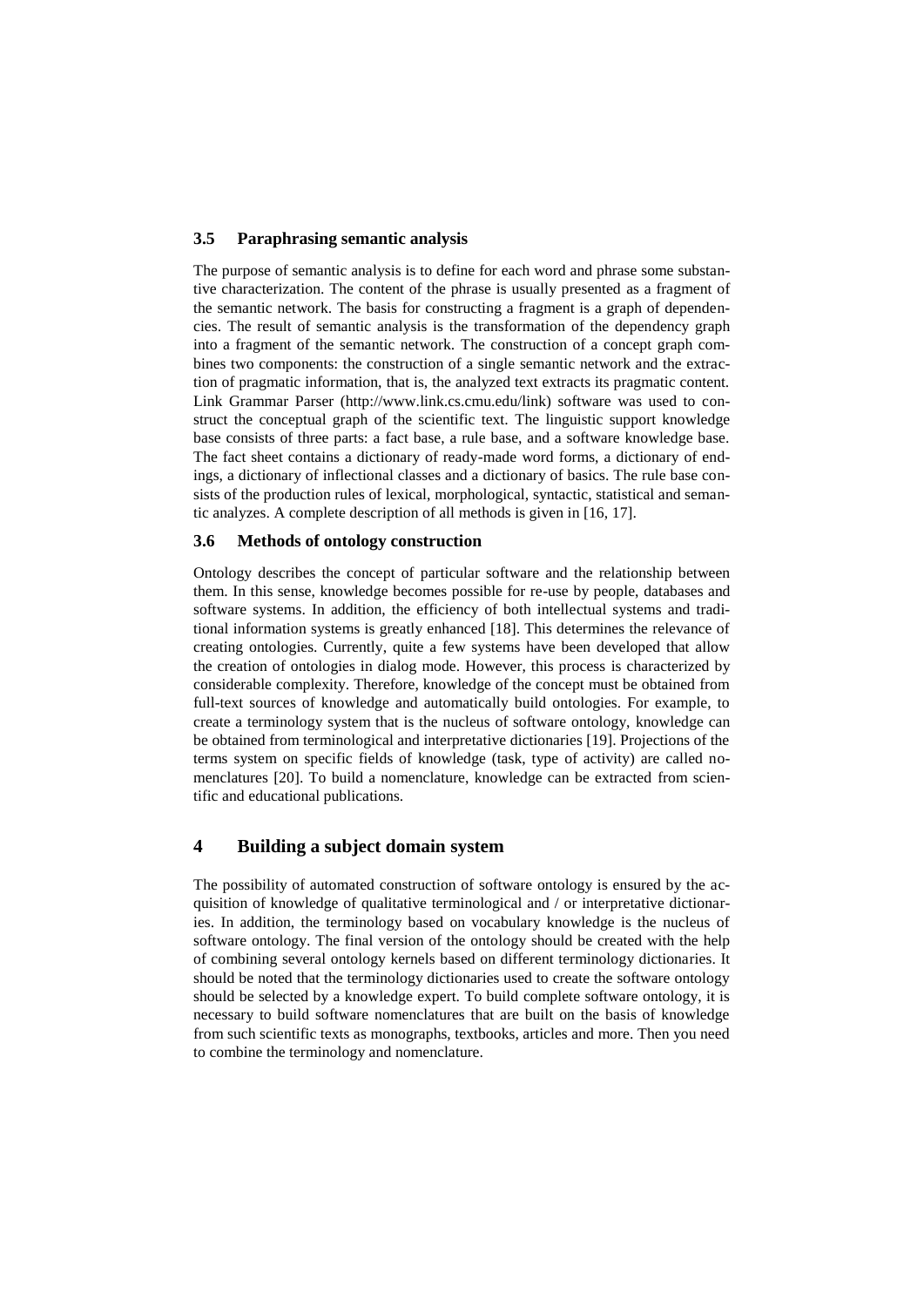#### **4.1 Terminological dictionaries as sources of knowledge**

There are several classifications (typologies) of dictionaries. The type of any dictionary is determined by the nature of the lexical material and the practical meaning [20]. Yes, encyclopedic (from Greek *enkyklios paideia* is learning from a whole range of knowledge) dictionaries contain extra-linguistic information about the language units described. These dictionaries contain information about scientific concepts, terms, historical events, persons, geographies, and more. The encyclopedic dictionary has no grammatical information about the word, and depending on the volume and destination of the dictionary, more or less detailed scientific information about the subject matter is defined. The object of describing linguistic (language) dictionaries is language units - words, word forms, morphs. In such a dictionary the word can be characterized in various aspects depending on the purposes, volume and tasks of the dictionary: in terms of content, word formation, orthography, orthopedic, corrects usage.

In addition, vocabulary selection vocabularies are distinguished: the dictionaries of the non-vocabulary type and the dictionaries in which the vocabulary is selected according to certain parameters. For example, the scope distinguishes colloquial, voluminous, dialectical, terminological dictionaries. Historically are dictionaries of archaisms, historicisms, neologisms, and more. In terms of disclosure of certain aspects (parameters) words in dictionaries can be - etymological, grammatical, spelling, etc. In terms of revealing the systemic relationships between words, they distinguish nested, word-forming, homonymous, paronymic (expression plan), synonymous, antonymic (content plan) dictionaries. Let us consider dictionaries in terms of their use as a source of knowledge. To build subject ontology requires only qualitative words, containing not only the definition of the term, but also a description of the properties, relations, synonyms and other elements of knowledge about the term. Therefore, it is better to use dictionaries that provide more or less comprehensive scientific information about the subject. Such information is found in encyclopedic, explanatory, terminological dictionaries. Any dictionary consists of dictionary entries. Dictionaries differ in the structure of dictionary articles. Most dictionaries do not have a clear structure for dictionary articles. As a rule, the dictionary article gives one or more definitions (definitions) of concepts, and then describes the relation of the term with other concepts, by which I can explain the essence of the term. These relationships can be generic, part-whole, set a metric for the term, describe the properties of the term, and determine the processes that occur with or over the term something.

The dictionary article of any dictionary starts with the title word, which is the name of a term or terminological phrase. The title word can be typed in capital letters, bold or otherwise. The headline is followed by a text that explains the headline in the dictionary and describes its main characteristics. According to the degree of structure of the text it is possible to distinguish dictionaries that have a strict structure of dictionary articles. So a clear structure of the dictionary article has a terminology dictionary on the basics of computer science and computer engineering [21], the dictionary article of which has four parts:

 A title section containing the title of the dictionary article and the definition of the term;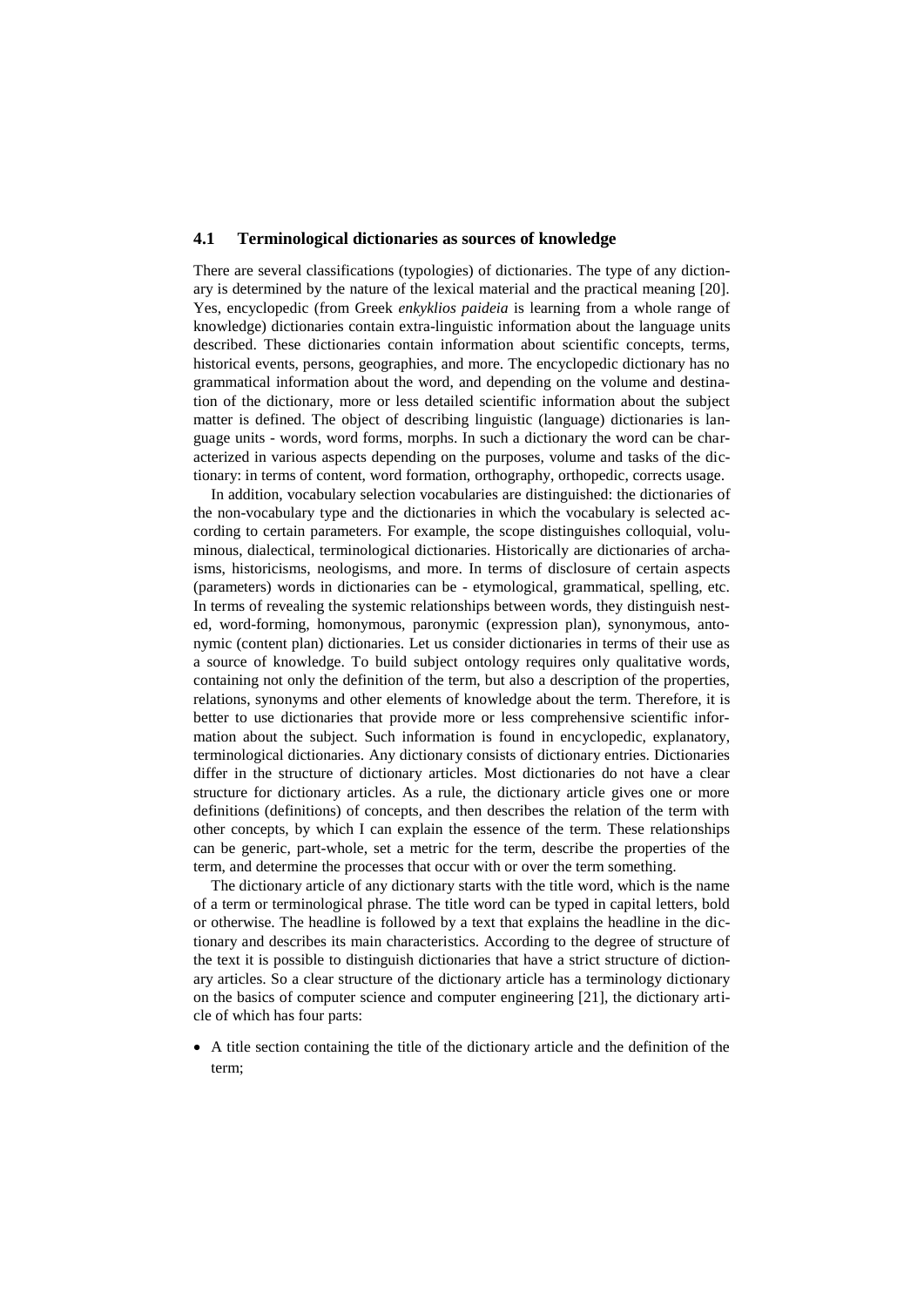- The part that discloses the relationship of the term or terminology to other words in the sentence or text;
- The illustrative part demonstrates the actual use of the term or terminological phrase;
- The help section reveals the origin of the term or terminological phrase.

Each part of the dictionary article can be distinguished by structural elements, which have a certain order of following. Yes, the title starts with the title of the dictionary article. For terminology, the headline phrase indicates its abbreviation: for example, information technology (IT). In the title part of the word-terms, the heading follows the grammatical characteristic: the endings of the generic singular, the full plural form, the end of the plural, and an indication of the genus of the noun are given. Then an expanded interpretation that reveals the structure of the concept of the term and its constituent parts gives its English and German correspondence. The individual meanings of multivolume terms are indicated by the ordinal number, followed by their interpretation. Therefore, terminology dictionaries contain the terminology of one or more specific fields of knowledge or activity used in the modern world. They give the basic concepts without which it is difficult to do in a specific activity, and quite detailed explanations. The structure of vocabulary articles of terminological dictionaries is different and is developed by the compilers for each dictionary. The degree of structure of the content of the dictionary article, the order of following its structural elements, completeness of presentation depend on the purpose of the dictionary, the specifics of the field of knowledge.

## **4.2 Construction of a semantic network of sign-frames as a model of the term system representation**

Interpretation of the sign "concept" t is the centerpiece of the knowledge representation model and is identified with the elemental fragment  $\Phi$  SF software semantic network:  $t \rightarrow 0$ , where  $\Phi$  is semantic network character frame. Since each vertex of such a frame-sign is a vector or a set, it is revealed by a bundle of components of a vector or set, which in turn can also be revealed by a bundle of components. Therefore, a single semantic network of SF character frames will be built.

Construction of semantic network of sign-frames, analysis of the constructed network, integration of networks is carried out by means of methods, which are defined in the form of product systems. Initially, products that reveal many of the title terms are activated  $T = \{t_i\}$ . Capitalized terms  $t_i$  frames of prototype frames of conceptual

object "Concepts" are filled, as a result a lot of exoframes is formed  $\{\Phi_{vi} | i = 1,...|T|\}$ . So, initially we will have many isolated frames  $\{\Phi_{vi}\}\)$ , which, as

the slots of the prototype frame are filled  $\frac{1}{n}$  nto one network:

$$
SF = \bigcup_{i=1}^{\infty} \Phi_{Vi} \tag{3}
$$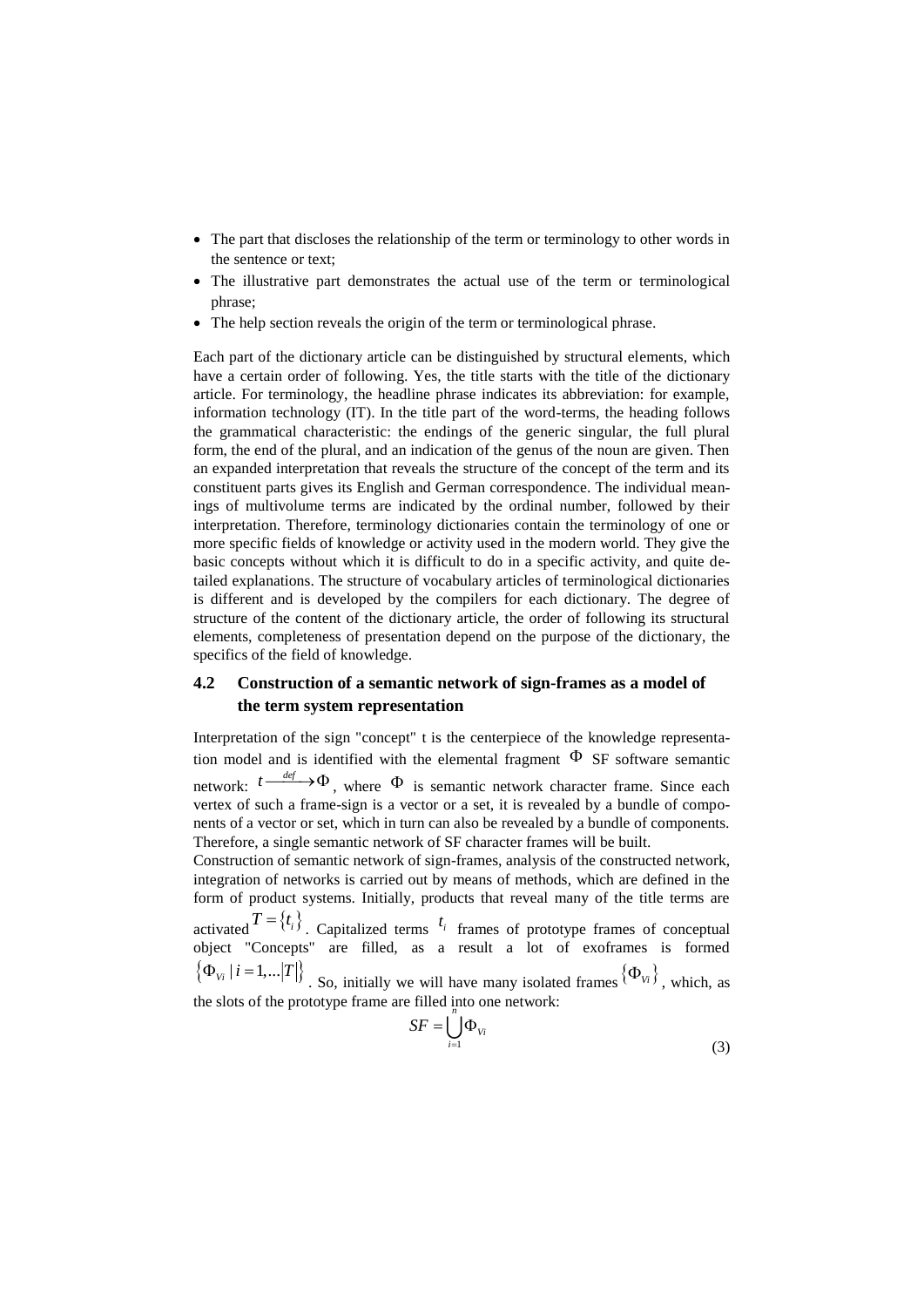where *n* is the number of software terms;  $\Phi_{V_i}$  is frames that describe all conceptual objects of the software. Therefore, the basic procedure for building a network is a consistent analysis of each glossary of the terminology dictionary, which consists of the following recognition processes: definitions; quantitative relationships; qualitative attitude.

## **4.3 Recognizing multiple definitions of a term**

The following situations arise when mining a definition:

- 1. A dictionary article may have one or more definitions;
- 2. If there is one definition in the article, it starts after the first symbol '-', which is encountered in the dictionary article;
- 3. If there are several definitions in the article, they can be numbered either in Arabic numerals or in the Latin alphabet;
- 4. In the case of numbering definitions, either the number '.' Or the symbol ')' may be after the number.

Therefore, the beginning of the definition is indicated by the '-' symbol or the appearance symbol "#.", "#)". Here, the '#' symbol indicates an Arabic numeral or Latin letter. In addition, the definition is always found in the first sentence of the dictionary article. This means that to determine the definition, it is necessary to determine whether the first sentence of a dictionary article contains these features.

It should be noted that the direction of research of the automated on (development) structure of ontologies, BR with the help of natural-language texts and systems on their basis is actively developing. In particular, the annual European Conference on Artificial Intelligence holds a meeting of a separate section on ontology training, at which it considers advances in the field of their automated formation.

# **5 Conclusions and prospects for further scientific research**

Thus, the analysis of the state of research and development in the field of extraction of knowledge of natural texts is conducted. The general algorithm, the necessary methods and means for extracting new knowledge from the natural text are proposed, it is shown that such algorithm should be multi-stage and include a hierarchical multilevel procedure for recognizing the concepts, connections, predicates and rules that result in ontology from the method performing the recalculation of expected utility.

An ontology development method is built, which is based on the use of an existing ontology in the analysis of text documents used in the construction of the nomenclature and ontology term system. Relationships have been classified and appropriate templates have been developed to search for them in natural language texts. All this made it possible to automate the process of ontology development, which means a significant reduction in costs.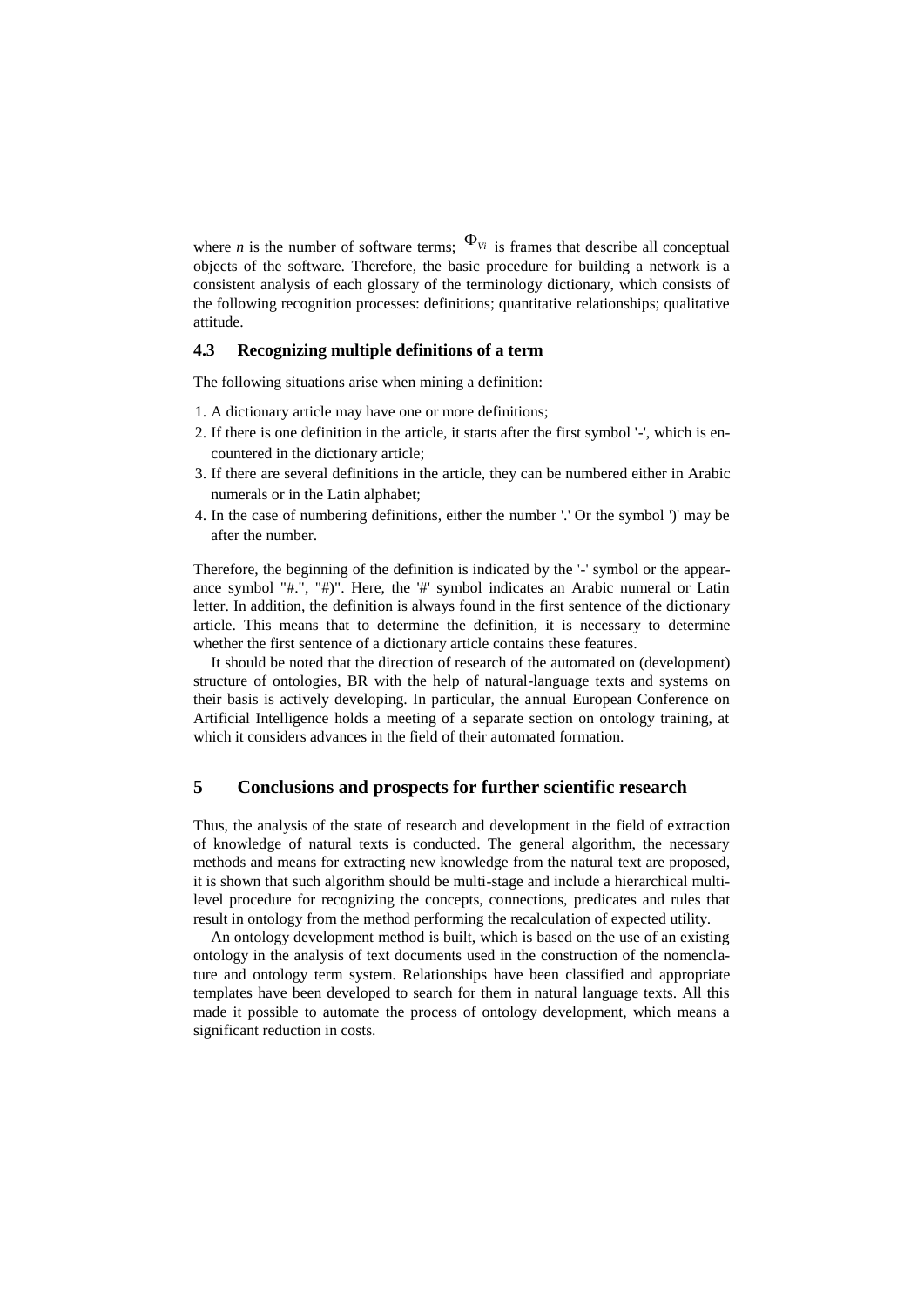#### **References**

- 1. Feldman, R., Sanger, J.: The Text Mining Handbook: Advanced Approaches in Analyzing Unstructured Data. In: Cambridge University Press. (2007)
- 2. Lytvyn, V., Sharonova, N., Hamon, T., Cherednichenko, O., Grabar, N., Kowalska-Styczen, A., Vysotska, V.: Preface: Computational Linguistics and Intelligent Systems [\(COLINS-2019\)](http://colins.in.ua/). In: CEUR Workshop Proceedings, Vol-2362. (2019)
- 3. Vysotska, V., Lytvyn, V., Burov, Y., Berezin, P., Emmerich, M., Basto Fernandes V.: Development of Information System for Textual Content Categorizing Based on Ontology. In: CEUR Workshop Proceedings, Vol- 2362, 53-70. (2019)
- 4. Shanjian L., Katsuhiko, M.: A composite approach to language. In: encoding detection. https://www-archive.mozilla.org/projects/intl/universalcharsetdetection. (2002)
- 5. Emmerich, M., Lytvyn, V., Yevseyeva, I., Fernandes, V. B., Dosyn, D., Vysotska, V.: Preface: Modern Machine Learning Technologies and Data Science [\(MoMLeT&DS-](http://momlet.in.ua/about-momlet/)[2019\)](http://momlet.in.ua/about-momlet/). In: CEUR Workshop Proceedings, Vol-2386. (2019)
- 6. Lytvyn, V., Vysotska, V., Demchuk, A., Demkiv, I., Ukhanska, O., Hladun, V., Kovalchuk, R., Petruchenko, O., Dzyubyk, L., Sokulska, N.: [Design of the architecture of an in](http://journals.uran.ua/eejet/article/view/164441)[telligent system for distributing commercial content in the internet space based on SEO](http://journals.uran.ua/eejet/article/view/164441)[technologies, neural networks, and Machine Learning.](http://journals.uran.ua/eejet/article/view/164441) In[: Eastern-European Journal of En](https://www.scopus.com/sourceid/21100450083?origin=resultslist)[terprise Technologies,](https://www.scopus.com/sourceid/21100450083?origin=resultslist) 2(2-98), 15-34. (2019)
- 7. Bisikalo, O., Ivanov, Y., Sholota, V.: Modeling the Phenomenological Concepts for Figurative Processing of Natural-Language Constructions. In: CEUR Workshop Proceedings, Vol- 2362, 1-11. (2019)
- 8. Miller, G.A.: WORDNET: A lexical database for English. In: Communications of ACM, 11, 39–41. (1995)
- 9. Burov, Y., Vysotska, V., Kravets, P.: Ontological Approach to Plot Analysis and Modeling. In: CEUR Workshop Proceedings, Vol- 2362, 22-31. (2019)
- 10. Chyrun, L., Gozhyj, A., Yevseyeva, I., Dosyn, D., Tyhonov, V., Zakharchuk, M.: Web Content Monitoring System Development. In: CEUR Workshop Proceedings, Vol- 2362, 126-142. (2019)
- 11. Babichev, S., Gozhyj, A., Kornelyuk A., Litvinenko, V.: Objective clustering inductive technology of gene expression profiles based on SOTA clustering algorithm. In: Biopolymers and Cell, 33(5), 379–392. (2017)
- 12. Babichev, S., Taif, M.A., Lytvynenko, V., Osypenko, V.: Criterial analysis of gene expression sequences to create the objective clustering inductive technology. In: 2017 IEEE 37th International Conference on Electronics and Nanotechnology, 244-248. (2017)
- 13. Rusyn, B., Lytvyn, V., Vysotska, V., Emmerich, M., Pohreliuk, L.: The Virtual Library System Design and Development, Advances in Intelligent Systems and Computing, 871, 328-349 (2019)
- 14. Kravets, P.: The control agent with fuzzy logic. In: Perspective Technologies and Methods in MEMS Design, MEMSTECH'2010, 40-41 (2010)
- 15. Rusyn, B., Vysotska, V., Pohreliuk, L.: Model and architecture for virtual library information system. In: Computer Sciences and Information Technologies, CSIT, 37-41 (2018)
- 16. Vysotska, V., Burov, Y., Lytvyn, V., Demchuk, A.: Defining Author's Style for Plagiarism Detection in Academic Environment, Proceedings of the 2018 IEEE 2nd International Conference on Data Stream Mining and Processing, DSMP 2018, 128-133 (2018)
- 17. Vysotska, V., Lytvyn, V., Burov, Y., Gozhyj, A., Makara, S.: The consolidated information web-resource about pharmacy networks in city, CEUR Workshop Proceedings, 239-255 (2018)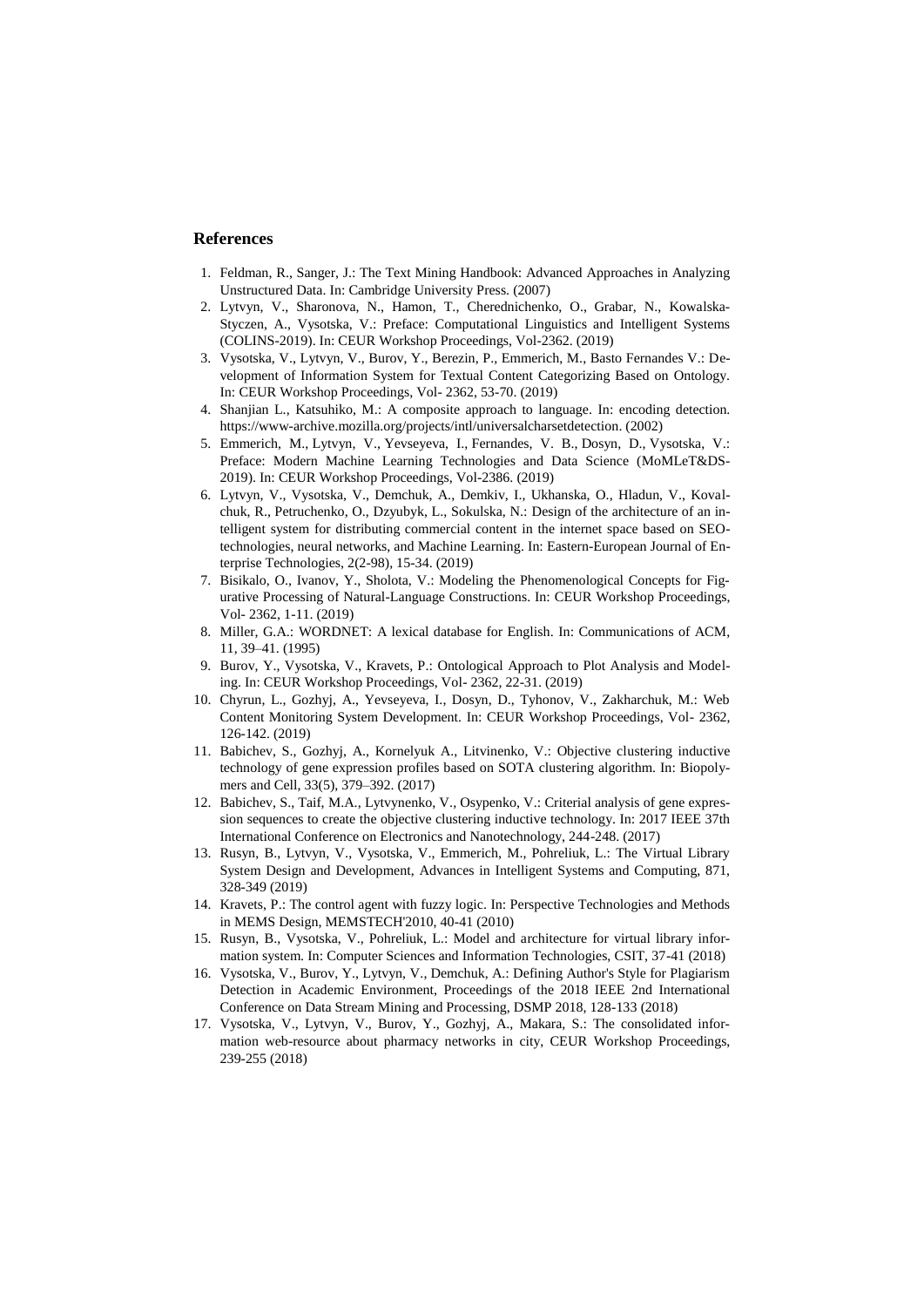- 18. Lytvyn, V., Vysotska, V., Dosyn, D., Lozynska, O., Oborska, O.: Methods of Building Intelligent Decision Support Systems Based on Adaptive Ontology, Proceedings of the 2018 IEEE 2nd International Conference on Data Stream Mining and Processing, DSMP 2018, 145-150 (2018)
- 19. Buchheit, M, Donini, F.M., Schaerf, A.: Decidable Reasoning in Terminological Knowledge Representation Systems. In: Journal of Artificial Intelligence Research, 1, 109- 138. (1993)
- 20. Lytvyn, V., Vysotska, V., Rusyn, B., Pohreliuk, L., Berezin, P., Naum O.: Textual Content Categorizing Technology Development Based on Ontology. In: CEUR Workshop Proceedings, Vol-2386, 234-254. (2019)
- 21. Demchuk, A., Lytvyn, V., Vysotska, V., Dilai, M.: Methods and Means of Web Content Personalization for Commercial Information Products Distribution. In: Lecture Notes in Computational Intelligence and Decision Making, 1020, 332–347. (2020)
- 22. Lypak, H.,.Rzheuskyi, A., Kunanets, N., Pasichnyk, V: Formation of a consolidated information resource by means of cloud technologies. In: International Scientific-Practical Conference on Problems of Infocommunications Science and Technology. (2018)
- 23. Rzheuskyi, A., Kunanets, N., Stakhiv, M.: Recommendation System: Virtual Reference. In: 13th International Scientific and Technical Conference on Computer Sciences and Information Technologies (CSIT), 203-206. (2018)
- 24. Kaminskyi, R., Kunanets, N., Rzheuskyi, A.: Mathematical support for statistical research based on informational technologies. CEUR Workshop Proceedings,2105, 449-452 (2018).
- 25. Kazarian, A., Kunanets, N., Pasichnyk, V., Veretennikova, N., Rzheuskyi, A., Leheza, A., Kunanets, O.: Complex Information E-Science System Architecture based on Cloud Computing Model. In: CEUR Workshop Proceedings, Vol- 2362, 366-377. (2019)
- 26. Veres, O., Rishnyak, I., Rishniak, H.: Application of Methods of Machine Learning for the Recognition of Mathematical Expressions. In: CEUR Workshop Proceedings, Vol- 2362, 378-389. (2019)
- 27. Basyuk, T.: The main reasons of attendance falling of internet resource. In: Proc. of the Xth Int. Conf. Computer Science and Information Technologies, CSIT'2015, 91-93. (2015).
- 28. Su, J., Sachenko, A., Lytvyn, V., Vysotska, V., Dosyn, D.: Model of Touristic Information Resources Integration According to User Needs. In: International Scientific and Technical Conference on Computer Sciences and Information Technologies, 113-116 (2018)
- 29. Lytvyn, V., Vysotska, V., Kuchkovskiy, V., Bobyk, I., Malanchuk, O., Ryshkovets, Y., Pelekh, I., Brodyak, O., Bobrivetc, V., Panasyuk, V.: Development of the system to integrate and generate content considering the cryptocurrent needs of users. In: [Eastern-](https://www.scopus.com/sourceid/21100450083?origin=resultslist)[European Journal of Enterprise Technologies](https://www.scopus.com/sourceid/21100450083?origin=resultslist) 1(2-97), 18-39 (2019)
- 30. Lytvyn, V., Kuchkovskiy, V., Vysotska, V., Markiv, O., Pabyrivskyy, V.: Architecture of system for content integration and formation based on cryptographic consumer needs. In: Computer Sciences and Information Technologies, CSIT, 391-395 (2018)
- 31. Gozhyj, A., Chyrun, L., Kowalska-Styczen, A., Lozynska, O.: Uniform Method of Operative Content Management in Web Systems. In: CEUR Workshop Proceedings (Computational linguistics and intelligent systems, 2136, 62-77. (2018)
- 32. Lytvyn, V., Vysotska, V., Rzheuskyi, A.: Technology for the Psychological Portraits Formation of Social Networks Users for the IT Specialists Recruitment Based on Big Five, NLP and Big Data Analysis. In: CEUR Workshop Proceedings, 2392, 147-171. (2019)
- 33. Vysotska, V., Burov, Y., Lytvyn, V., Oleshek, O.: Automated Monitoring of Changes in Web Resources. In: Lecture Notes in Computational Intelligence and Decision Making, 1020, 348–363. (2020)